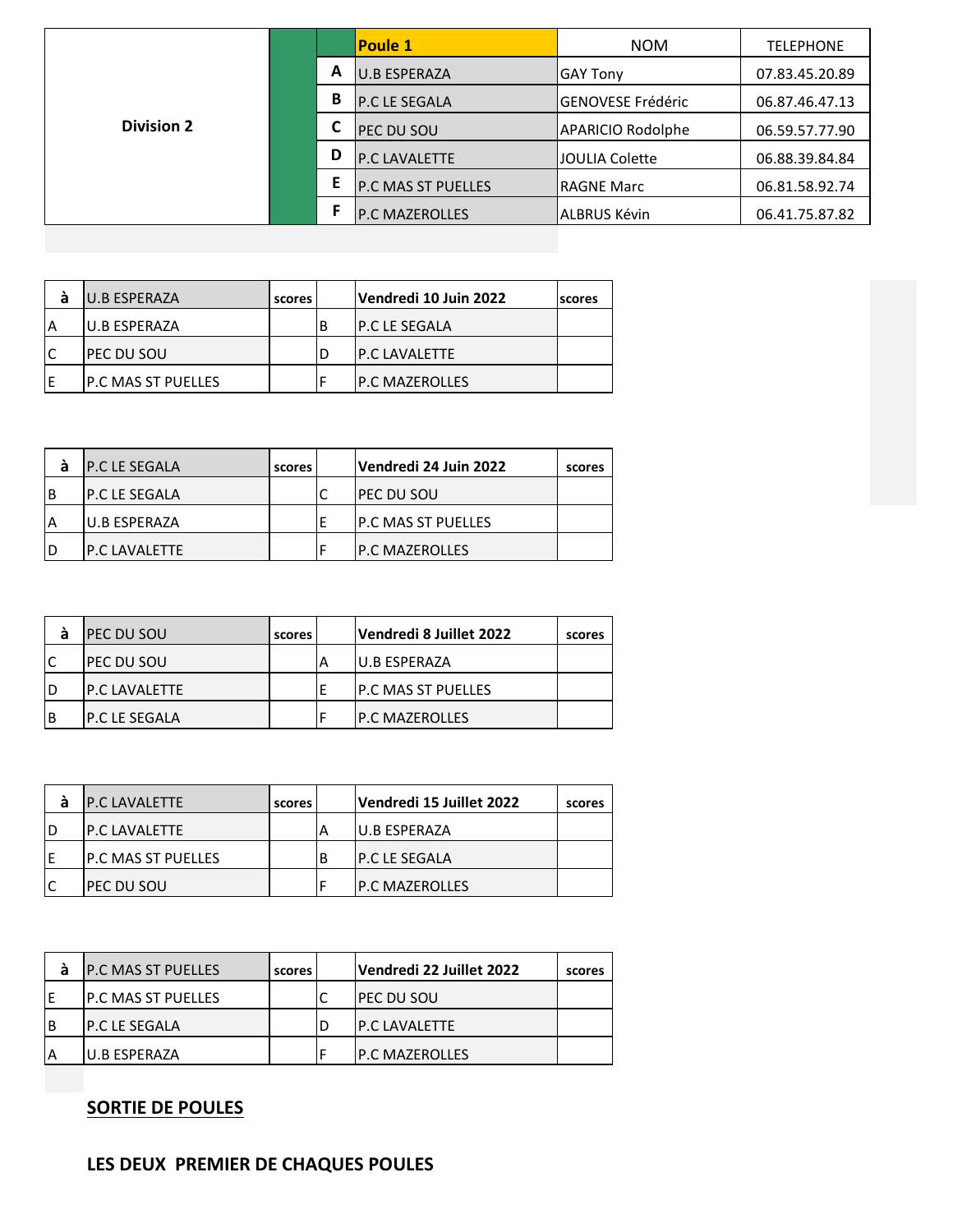|                   |   | <b>Poule 2</b>          | <b>NOM</b>               | <b>TELEPHONE</b> |
|-------------------|---|-------------------------|--------------------------|------------------|
|                   | A | <b>P.C MONSERET 1</b>   | ZAFRA Frédéric           | 06.33.00.31.87   |
|                   | B | <b>P.C CUXANAIS</b>     | <b>GONZALEZ Jean Luc</b> | 07.87.08.93.83   |
| <b>Division 2</b> |   | P.C GRUISSAN 032        | <b>GAUBY Rémy</b>        | 06.72.85.88.19   |
|                   | D | A.P.A.F                 | <b>VINCHES Patrick</b>   | 06.98.08.12.66   |
|                   | Е | <b>P.C SIGEAN</b>       | <b>GALINDO Jean</b>      | 06.40.77.53.72   |
|                   |   | <b>NARBONNE NADIERE</b> | <b>CAZENOVE Eric</b>     | 06.87.49.23.16   |

| а  | IP.C MONSERET 1   | scores l |   | Vendredi 10 Juin 2022    | scores |
|----|-------------------|----------|---|--------------------------|--------|
| ΙA | IP.C MONSERET 1   |          | В | <b>IP.C CUXANAIS</b>     |        |
| ١C | IP.C GRUISSAN 032 |          |   | A.P.A.F                  |        |
| F  | IP.C SIGEAN       |          |   | <b>INARBONNE NADIERE</b> |        |

| а | <b>P.C CUXANAIS</b>    | scores | Vendredi 24 Juin 2022    | scores |
|---|------------------------|--------|--------------------------|--------|
| B | <b>IP.C CUXANAIS</b>   |        | <b>IP.C GRUISSAN 032</b> |        |
| А | <b>IP.C MONSERET 1</b> |        | IP.C SIGEAN              |        |
| D | A.P.A.F                |        | INARBONNE NADIERE        |        |

| IP.C GRUISSAN 032        | scores | Vendredi 8 Juillet 2022  | scores |
|--------------------------|--------|--------------------------|--------|
| <b>IP.C GRUISSAN 032</b> |        | <b>IP.C MONSERET 1</b>   |        |
| A.P.A.F                  |        | <b>IP.C SIGEAN</b>       |        |
| IP.C CUXANAIS            |        | <b>INARBONNE NADIERE</b> |        |

| а | A.P.A.F           | scores |   | Vendredi 15 Juillet 2022 | scores |
|---|-------------------|--------|---|--------------------------|--------|
| D | A.P.A.F           |        | А | <b>IP.C MONSERET 1</b>   |        |
| Е | IP.C SIGEAN       |        | В | <b>IP.C CUXANAIS</b>     |        |
|   | IP.C GRUISSAN 032 |        |   | <b>INARBONNE NADIERE</b> |        |

| а  | <b>IP.C SIGEAN</b> | scores | Vendredi 22 Juillet 2022 | scores |
|----|--------------------|--------|--------------------------|--------|
|    | IP.C SIGEAN        |        | <b>IP.C GRUISSAN 032</b> |        |
| B  | IP.C CUXANAIS      |        | A.P.A.F                  |        |
| ۱A | IP.C MONSERET 1    |        | <b>INARBONNE NADIERE</b> |        |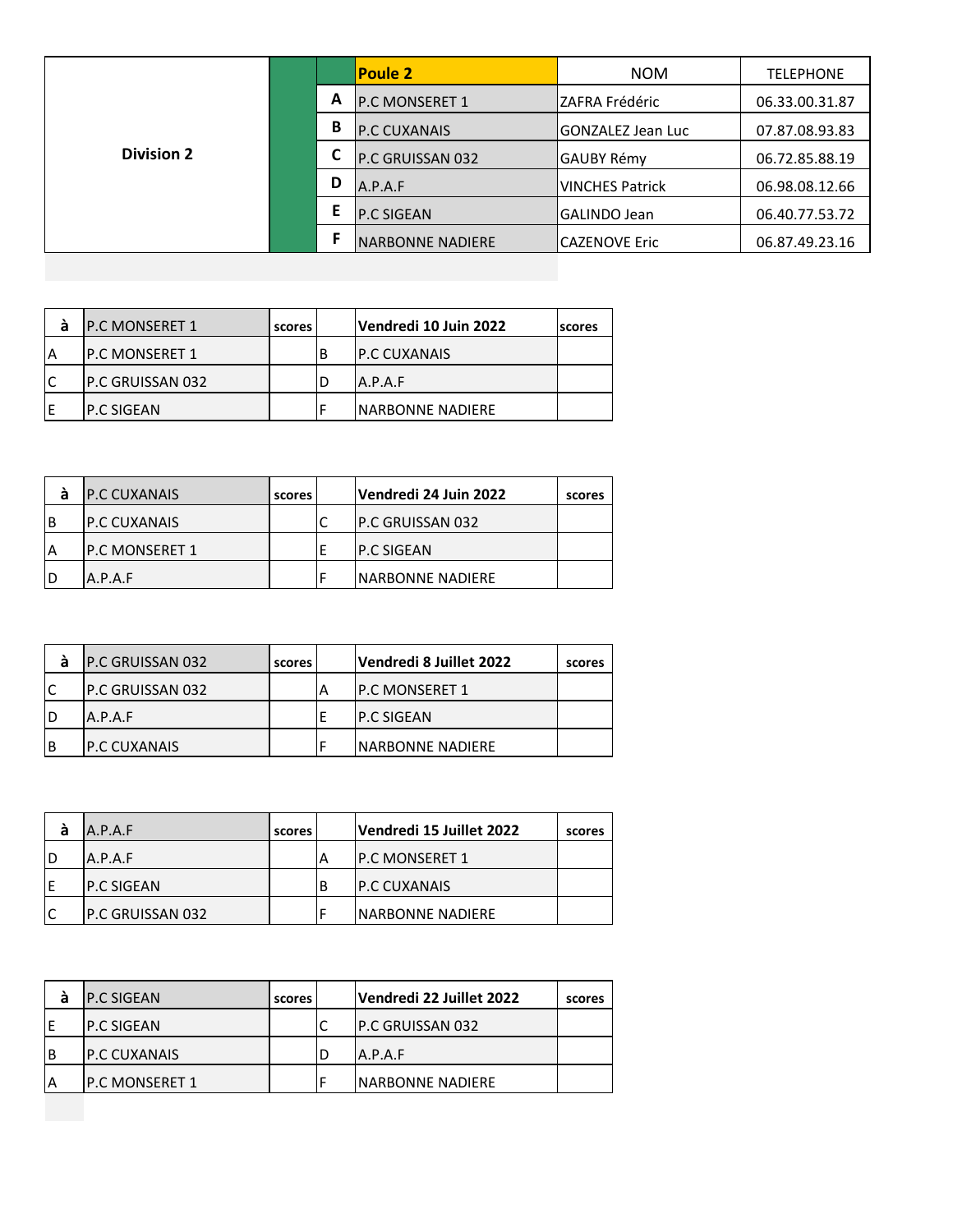|                   |   | <b>Poule 3</b>             | <b>NOM</b>           | <b>TELEPHONE</b> |
|-------------------|---|----------------------------|----------------------|------------------|
|                   | A | <b>P.C POMAS</b>           | lPAGES Jean          | 06.15.80.12.39   |
| <b>Division 2</b> | B | ENTENTE BOULISTE LOUPIA    | lGONCALVES Paul      | 06.84.39.39.99   |
|                   | C | <b>LIMOUX ST ANTOINE</b>   | <b>BALGHOU Said</b>  | 07.67.12.94.31   |
|                   | D | <b>U.B QUILLAN</b>         | COULOM Jacques       | 06.37.14.10.90   |
|                   | E | <b>P.C VALLEE COUGAING</b> | <b>BRUN Philippe</b> | 06.61.07.14.42   |

| а  | IP.C POMAS           | scores l |   | Vendredi 10 Juin 2022 | <b>Iscores</b> |
|----|----------------------|----------|---|-----------------------|----------------|
| A  | IP.C POMAS           |          | В | IP.C LOUPIA           |                |
| ١C | LIMOUX ST ANTOINE    |          |   | U.B QUILLAN           |                |
| E  | IP.C VALLEE COUGAING |          |   |                       |                |

| а | <b>P.C LOUPIA</b>  | scores | Vendredi 24 Juin 2022       | scores |
|---|--------------------|--------|-----------------------------|--------|
| B | <b>P.C LOUPIA</b>  |        | llimoux ST ANTOINE          |        |
| A | <b>IP.C POMAS</b>  |        | <b>IP.C VALLEE COUGAING</b> |        |
| D | <b>U.B QUILLAN</b> |        |                             |        |

| а            | LIMOUX ST ANTOINE        | scores |   | Vendredi 8 Juillet 2022 | scores |
|--------------|--------------------------|--------|---|-------------------------|--------|
| $\mathsf{C}$ | <b>LIMOUX ST ANTOINE</b> |        | А | IP.C POMAS              |        |
| ID           | <b>U.B QUILLAN</b>       |        |   | P.C VALLEE COUGAING     |        |
| Iв           | <b>P.C LOUPIA</b>        |        |   |                         |        |

| а | <b>U.B QUILLAN</b>          | scores |   | Vendredi 15 Juillet 2022 | scores |
|---|-----------------------------|--------|---|--------------------------|--------|
| D | U.B QUILLAN                 |        | А | <b>IP.C POMAS</b>        |        |
| Е | <b>IP.C VALLEE COUGAING</b> |        | В | <b>P.C LOUPIA</b>        |        |
|   | llimoux ST ANTOINE          |        |   |                          |        |

| а | <b>IP.C VALLEE COUGAING</b> | scores | Vendredi 22 Juillet 2022  | scores |
|---|-----------------------------|--------|---------------------------|--------|
|   | <b>IP.C VALLEE COUGAING</b> |        | <b>ILIMOUX ST ANTOINE</b> |        |
| B | IP.C LOUPIA                 |        | U.B QUILLAN               |        |
|   | IP.C POMAS                  |        |                           |        |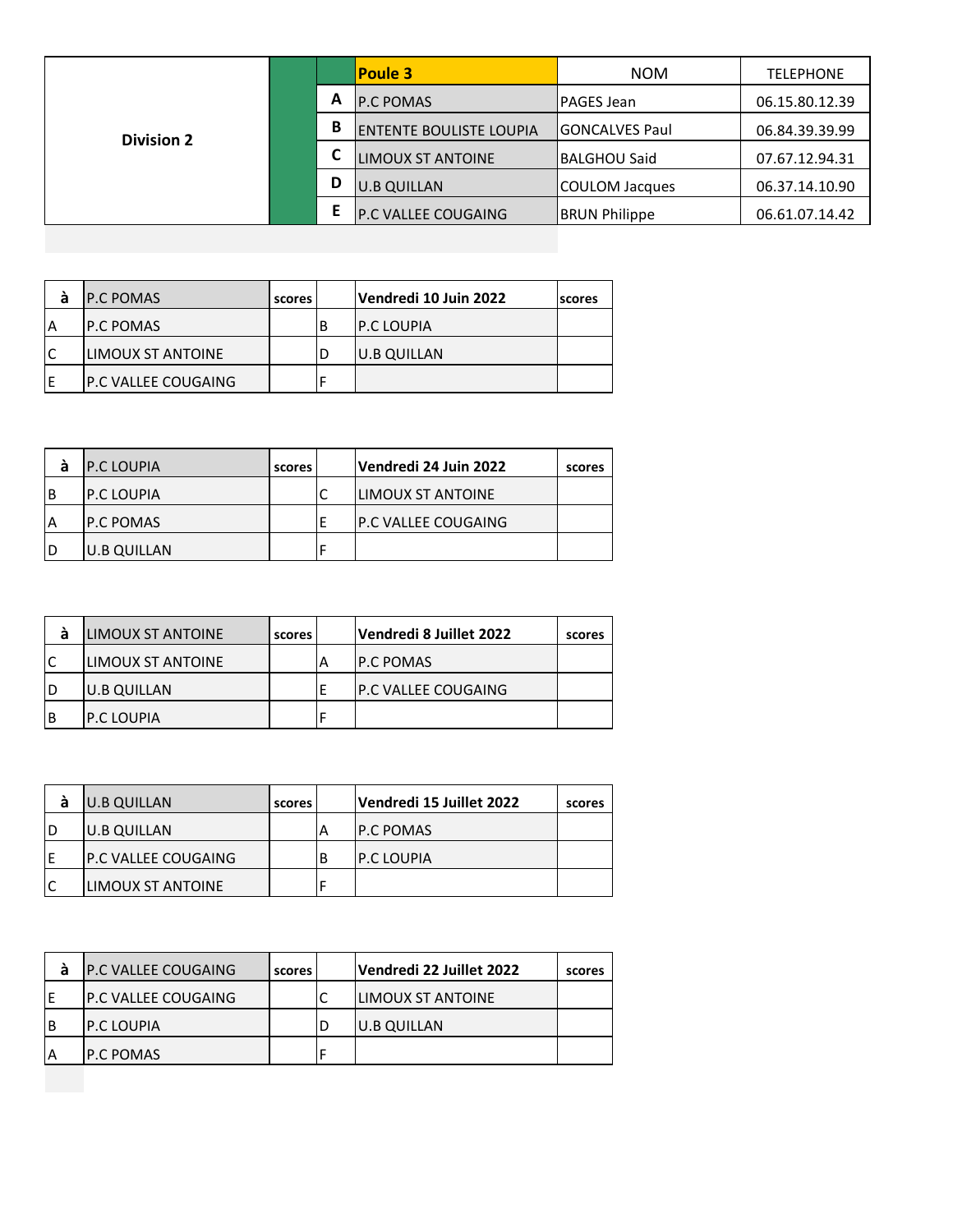|                   |   | Poule 4                 | <b>NOM</b>            | <b>TELEPHONE</b> |
|-------------------|---|-------------------------|-----------------------|------------------|
|                   | A | <b>P.O MAILHAC</b>      | QUIGNON Serge         | 06.63.62.41.30   |
|                   | B | <b>BOULE DU GLOBE</b>   | ICOLOMER Pascal       | 06.69.15.32.47   |
| <b>Division 2</b> |   | <b>P.C MONSERET 2</b>   | IZAFRA Jean Pierre    | 04.68.43.32.65   |
|                   | D | <b>P.C ORNAISONS</b>    | <b>FEREZ Béatrice</b> | 06.88.89.24.41   |
|                   | E | <b>P.C ST FRANCOIS</b>  | <b>SENG Lev</b>       | 06.03.91.19.56   |
|                   |   | <b>P.C FONTCOUVERTE</b> | ICLARAC Christian     | 06.13.10.50.01   |

| а | IP.O MAILHAC     | scores |   | Vendredi 10 Juin 2022 | <b>scores</b> |
|---|------------------|--------|---|-----------------------|---------------|
| A | IP.O MAILHAC     |        | В | IBOULE DU GLOBE       |               |
|   | IP.C MONSERET 2  |        |   | <b>P.C ORNAISONS</b>  |               |
|   | IP.C ST FRANCOIS |        |   | IP.C FONTCOUVERTE     |               |

| а | <b>BOULE DU GLOBE</b> | scores | Vendredi 24 Juin 2022   | scores |
|---|-----------------------|--------|-------------------------|--------|
| B | IBOULE DU GLOBE       |        | IP.C MONSERET 2         |        |
| A | <b>P.O MAILHAC</b>    |        | <b>IP.C ST FRANCOIS</b> |        |
| D | IP.C ORNAISONS        |        | IP.C FONTCOUVERTE       |        |

|   | <b>IP.C MONSERET 2</b> | scores |   | Vendredi 8 Juillet 2022 | scores |
|---|------------------------|--------|---|-------------------------|--------|
|   | <b>IP.C MONSERET 2</b> |        | А | IP.O MAILHAC            |        |
|   | <b>IP.C ORNAISONS</b>  |        |   | IP.C ST FRANCOIS        |        |
| B | IBOULE DU GLOBE        |        |   | IP.C FONTCOUVERTE       |        |

|    | <b>P.C ORNAISONS</b> | scores |   | Vendredi 15 Juillet 2022 | scores |
|----|----------------------|--------|---|--------------------------|--------|
| ID | <b>P.C ORNAISONS</b> |        | А | IP.O MAILHAC             |        |
| ΙE | IP.C ST FRANCOIS     |        | В | IBOULE DU GLOBE          |        |
| lC | IP.C MONSERET 2      |        |   | IP.C FONTCOUVERTE        |        |

| а | <b>IP.C ST FRANCOIS</b> | scores | Vendredi 22 Juillet 2022 | scores |
|---|-------------------------|--------|--------------------------|--------|
|   | <b>IP.C ST FRANCOIS</b> |        | IP.C MONSERET 2          |        |
| B | <b>BOULE DU GLOBE</b>   |        | <b>IP.C ORNAISONS</b>    |        |
| A | IP.O MAILHAC            |        | <b>IP.C FONTCOUVERTE</b> |        |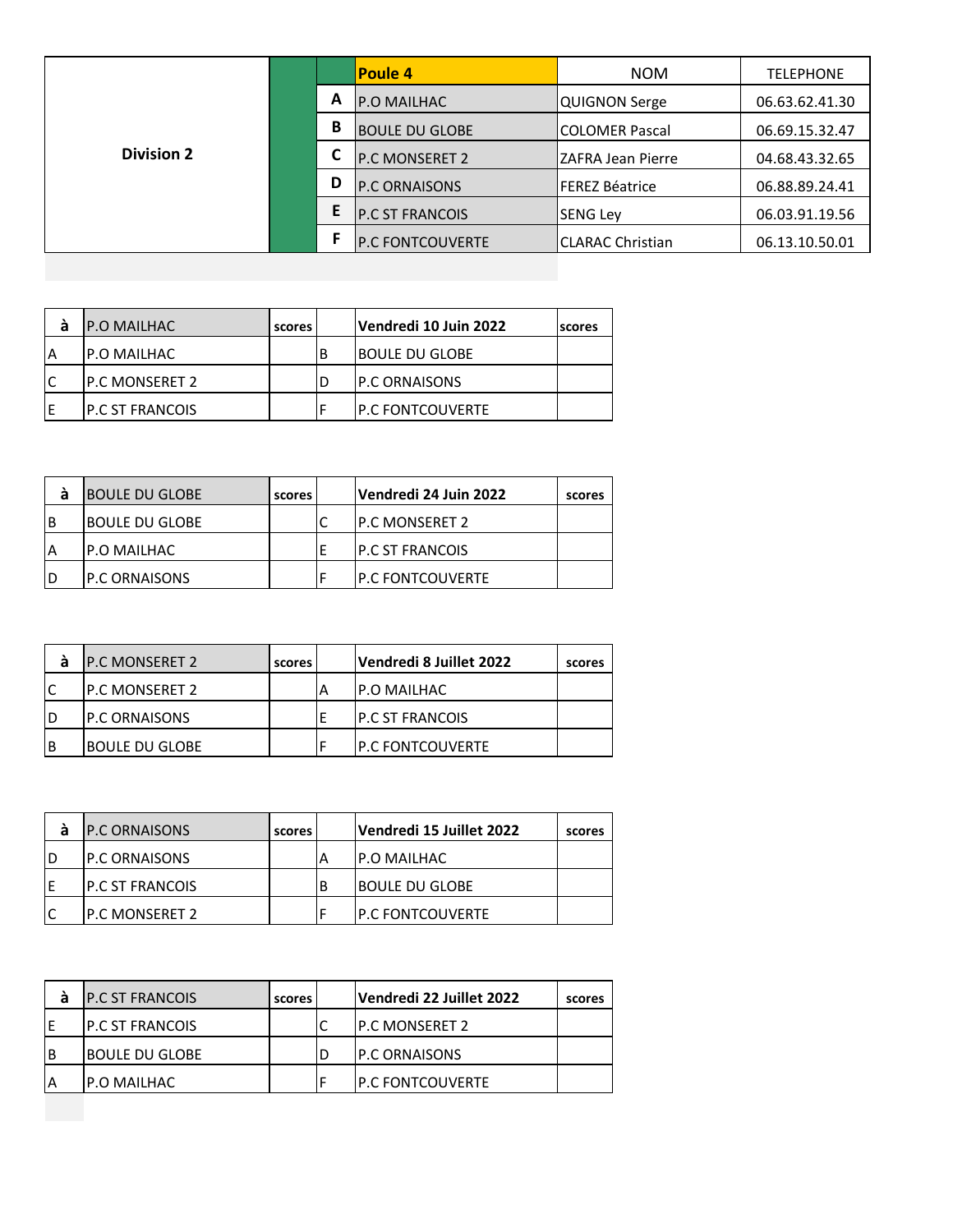|                   |   |   | <b>Poule 5</b>           | <b>NOM</b>                 | <b>TELEPHONE</b> |
|-------------------|---|---|--------------------------|----------------------------|------------------|
|                   | A |   | <b>MANCHOTS CUXACOIS</b> | ROGER Cyril                | 06.07.70.12.76   |
|                   |   | B | IP.C VILLEMOUSTAUSSOU    | <b>BENNES Thierry</b>      | 06.72.83.88.41   |
| <b>Division 2</b> |   | ⊾ | <b>P.C CABARDES</b>      | DHYSER Jérome              | 06.89.84.38.59   |
|                   |   | D | <b>P.C FAMILY</b>        | <b>ISERVIOLE Jean Paul</b> | 06.44.82.26.09   |
|                   |   | Ε | <b>P.C PENNAUTIER</b>    | lASTRAND Hubert            | 06.66.47.10.12   |
|                   |   |   | <b>P.C LA CITE</b>       | RAPUZZI Sébastien          | 06.12.16.81.02   |

| a | <b>IMANCHOTS CUXACOIS</b> | scores |   | Vendredi 10 Juin 2022        | scores |
|---|---------------------------|--------|---|------------------------------|--------|
| A | <b>IMANCHOTS CUXACOIS</b> |        | В | <b>IP.C VILLEMOUSTAUSSOU</b> |        |
|   | IP.C CABARDES             |        |   | <b>IP.C FAMILY</b>           |        |
|   | IP.C PENNAUTIER           |        |   | IP.C LA CITE                 |        |

|   | <b>IP.C VILLEMOUSTAUSSOU</b> | scores | Vendredi 24 Juin 2022  | scores |
|---|------------------------------|--------|------------------------|--------|
| B | IP.C VILLEMOUSTAUSSOU        |        | <b>IP.C CABARDES</b>   |        |
| Α | <b>MANCHOTS CUXACOIS</b>     |        | <b>IP.C PENNAUTIER</b> |        |
|   | <b>IP.C FAMILY</b>           |        | IP.C LA CITE           |        |

|    | <b>P.C CABARDES</b>          | scores | Vendredi 8 Juillet 2022  | scores |
|----|------------------------------|--------|--------------------------|--------|
| lC | <b>IP.C CABARDES</b>         |        | <b>MANCHOTS CUXACOIS</b> |        |
| ID | IP.C FAMILY                  |        | <b>IP.C PENNAUTIER</b>   |        |
| ΙB | <b>IP.C VILLEMOUSTAUSSOU</b> |        | IP.C LA CITE             |        |

|   | <b>P.C FAMILY</b>      | scores |   | Vendredi 15 Juillet 2022     | scores |
|---|------------------------|--------|---|------------------------------|--------|
|   | <b>IP.C FAMILY</b>     |        | А | <b>IMANCHOTS CUXACOIS</b>    |        |
| Е | <b>IP.C PENNAUTIER</b> |        | В | <b>IP.C VILLEMOUSTAUSSOU</b> |        |
|   | IP.C CABARDES          |        |   | IP.C LA CITE                 |        |

| а  | <b>IP.C PENNAUTIER</b> | scores l | Vendredi 22 Juillet 2022 | scores |
|----|------------------------|----------|--------------------------|--------|
|    | IP.C PENNAUTIER        |          | <b>IP.C CABARDES</b>     |        |
| ΙB | IP.C VILLEMOUSTAUSSOU  |          | <b>IP.C FAMILY</b>       |        |
| A  | IMANCHOTS CUXACOIS     |          | IP.C LA CITE             |        |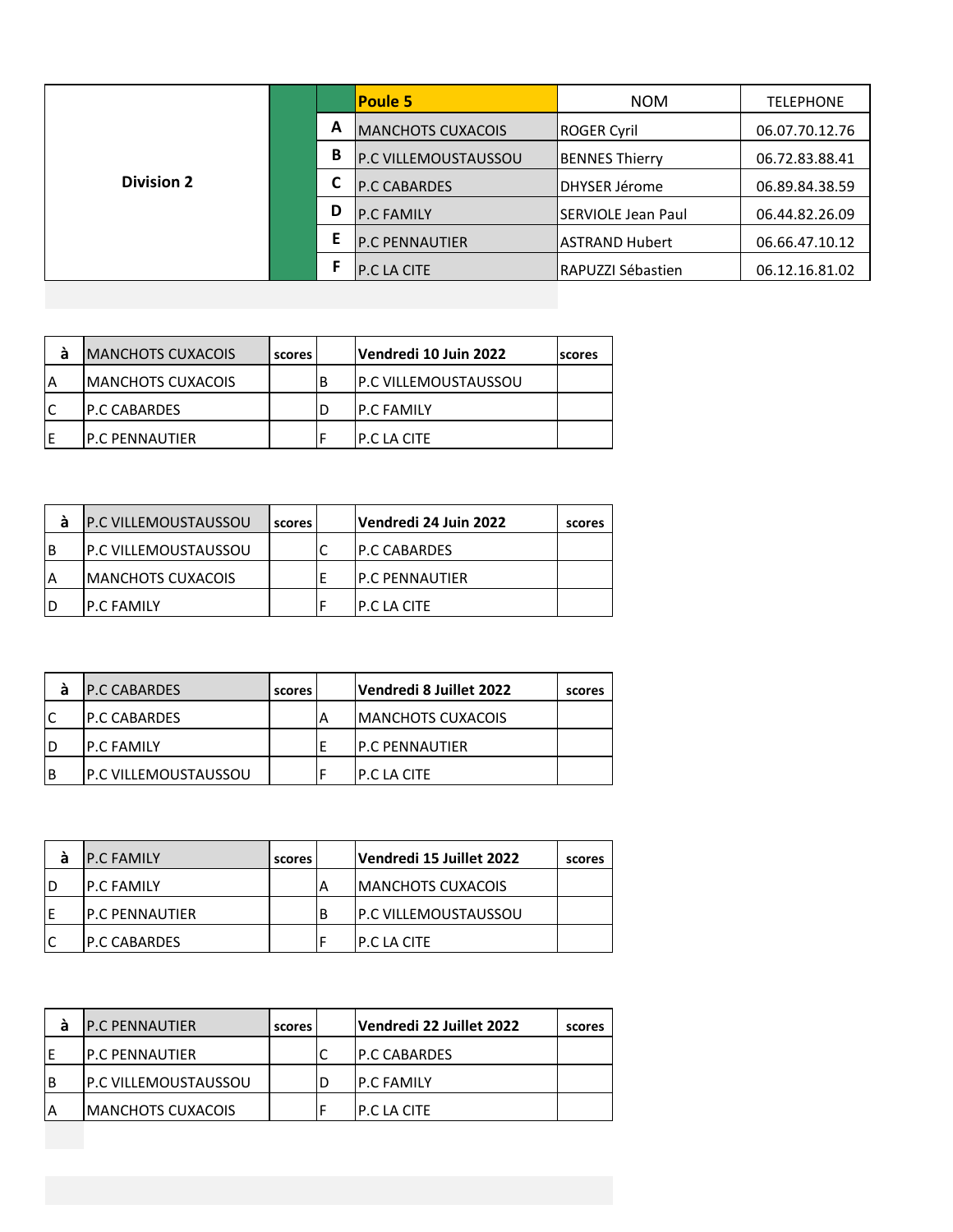|                   |   |                       | <b>NOM</b>                |                  |
|-------------------|---|-----------------------|---------------------------|------------------|
|                   |   | <b>Poule 6</b>        |                           | <b>TELEPHONE</b> |
|                   | A | P.C LA FRANQUI        | <b>ISICRE Jean Pierre</b> | 06.80.45.63.43   |
|                   | В | <b>J.P PALMISTE</b>   | IZEIDLER Pascal           | 06.35.42.05.98   |
| <b>Division 2</b> | С | <b>P.C PAZIOLS</b>    | lAUGE Gérard              | 07.88.73.91.59   |
|                   | D | <b>P.C FITOU</b>      | <b>IROUSINAUD Paul</b>    | 06.88.32.91.58   |
|                   | Е | <b>P.C PEYRIACOIS</b> | <b>IBENAVENTE Julien</b>  | 06.28.08.40.06   |
|                   | F | P.C GRUISSAN 022      | ISIGRAT Gérard            | 06.74.26.90.84   |

| а  | <b>P.C LA FRANQUI</b>  | scores | Vendredi 10 Juin 2022 | scores |
|----|------------------------|--------|-----------------------|--------|
| ۱A | <b>P.C LA FRANQUI</b>  |        | IJ.P PALMISTE         |        |
| lC | <b>IP.C PAZIOLS</b>    |        | IP.C FITOU            |        |
| ΙE | <b>IP.C PEYRIACOIS</b> |        | IP.C GRUISSAN 022     |        |

|   | <b>J.P PALMISTE</b>   | scores | Vendredi 24 Juin 2022  | scores |
|---|-----------------------|--------|------------------------|--------|
| В | <b>J.P PALMISTE</b>   |        | <b>IP.C PAZIOLS</b>    |        |
| Α | <b>P.C LA FRANQUI</b> |        | <b>IP.C PEYRIACOIS</b> |        |
| D | <b>IP.C FITOU</b>     |        | IP.C GRUISSAN 022      |        |

| а  | <b>P.C PAZIOLS</b> | scores |    | Vendredi 8 Juillet 2022 | scores |
|----|--------------------|--------|----|-------------------------|--------|
| ١C | IP.C PAZIOLS       |        | ΙA | P.C LA FRANQUI          |        |
| D  | IP.C FITOU         |        |    | <b>P.C PEYRIACOIS</b>   |        |
| B  | J.P PALMISTE       |        |    | P.C GRUISSAN 022        |        |

| а | <b>P.C FITOU</b>   | scores |   | Vendredi 15 Juillet 2022 | scores |
|---|--------------------|--------|---|--------------------------|--------|
| D | IP.C FITOU         |        |   | <b>P.C LA FRANQUI</b>    |        |
| F | IP.C PEYRIACOIS    |        | В | <b>J.P PALMISTE</b>      |        |
|   | <b>P.C PAZIOLS</b> |        |   | IP.C GRUISSAN 022        |        |

| а  | IP.C PEYRIACOIS | scores | Vendredi 22 Juillet 2022 | scores |
|----|-----------------|--------|--------------------------|--------|
|    | IP.C PEYRIACOIS |        | <b>IP.C PAZIOLS</b>      |        |
| ΙB | IJ.P PALMISTE   |        | <b>IP.C FITOU</b>        |        |
| ΙA | P.C LA FRANQUI  |        | <b>IP.C GRUISSAN 022</b> |        |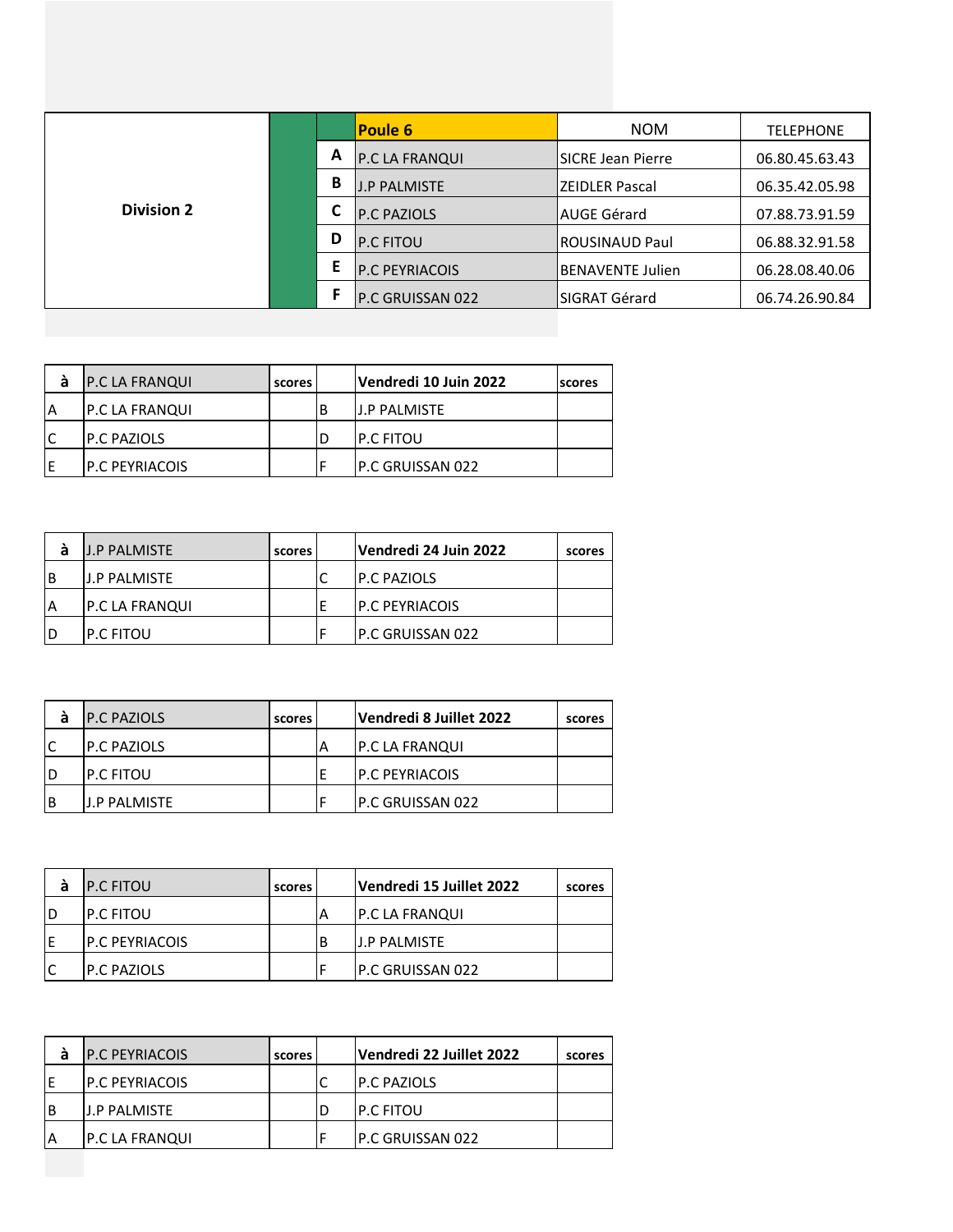|                   |   | <b>Poule 7</b>          | <b>NOM</b>              | <b>TELEPHONE</b> |
|-------------------|---|-------------------------|-------------------------|------------------|
|                   | A | A.S.P SALLOISE          | <b>SANS Richard</b>     | 06.84.68.18.85   |
|                   | В | A.S.P SALLOISE          | IZARD S erge            | 06.24.56.46.18   |
| <b>Division 2</b> | С | P.C GRUISSANAIS         | <b>IMOLINIER Xavier</b> | 06.85.74.39.41   |
|                   | D | P.C BIZE MINERVOIS      | <b>JALBAUD Laurent</b>  | 06.79.02.46.16   |
|                   | E | <b>NARBONNE NADIERE</b> | <b>TRIOUX William</b>   | 06.50.17.16.68   |
|                   | F | <b>P.C CUXANAIS</b>     | OVINI Hervé             | 06.19.70.83.44   |

| A.S.P SALLOISE          | scores |   | Vendredi 10 Juin 2022      | Iscores |
|-------------------------|--------|---|----------------------------|---------|
| <b>A.S.P SALLOISE</b>   |        | В | A.S.P SALLOISE             |         |
| <b>IP.C GRUISSANAIS</b> |        |   | <b>IP.C BIZE MINERVOIS</b> |         |
| INARBONNE NADIERE       |        |   | IP.C CUXANAIS              |         |

|   | <b>IP.C CUXANAIS</b>      | scores | Vendredi 24 Juin 2022 | scores |
|---|---------------------------|--------|-----------------------|--------|
| В | IA.S.P SALLOISE           |        | IP.C GRUISSANAIS      |        |
|   | IA.S.P SALLOISE           |        | INARBONNE NADIERE     |        |
| D | <b>P.C BIZE MINERVOIS</b> |        | <b>IP.C CUXANAIS</b>  |        |

|   | <b>IP.C GRUISSANAIS</b>    | scores | Vendredi 8 Juillet 2022 | scores |
|---|----------------------------|--------|-------------------------|--------|
|   | IP.C GRUISSANAIS           |        | <b>JA.S.P SALLOISE</b>  |        |
| D | <b>IP.C BIZE MINERVOIS</b> |        | INARBONNE NADIERE       |        |
| B | IA.S.P SALLOISE            |        | IP.C CUXANAIS           |        |

|    | <b>IP.C BIZE MINERVOIS</b> | scores |   | Vendredi 15 Juillet 2022 | scores |
|----|----------------------------|--------|---|--------------------------|--------|
| ID | <b>IP.C BIZE MINERVOIS</b> |        | А | <b>A.S.P SALLOISE</b>    |        |
| ΙE | INARBONNE NADIERE          |        | В | <b>A.S.P SALLOISE</b>    |        |
| lC | IP.C GRUISSANAIS           |        |   | <b>IP.C CUXANAIS</b>     |        |

| а  | INARBONNE NADIERE      | scores | Vendredi 22 Juillet 2022   | scores |
|----|------------------------|--------|----------------------------|--------|
| ΙE | INARBONNE NADIERE      |        | <b>IP.C GRUISSANAIS</b>    |        |
| Iв | <b>JA.S.P SALLOISE</b> |        | <b>IP.C BIZE MINERVOIS</b> |        |
| ۱A | IA.S.P SALLOISE        |        | <b>IP.C CUXANAIS</b>       |        |